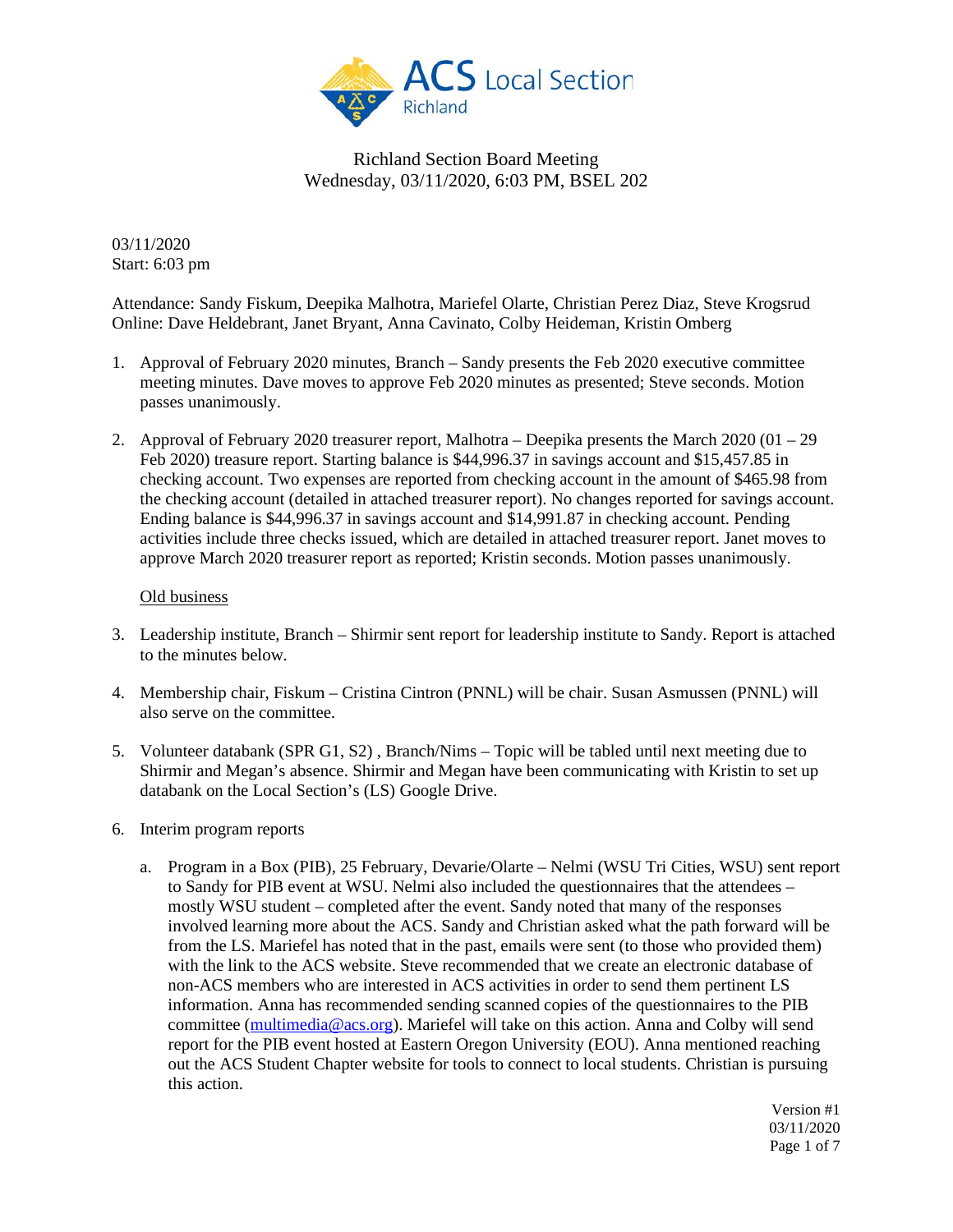

- b. Saturday Science, EOU/Ontario, 7 March, Cavinato –The event was themed "Marvelous Metals" after the 2019 National Chemistry Week theme. There were 8 EOU student volunteers, as well as 8 student volunteers and 2 faculty volunteers from Treasure Valley Community College. Mariefel asked Anna if she had been contacted by CBC for guidance on starting a student chapter. Anna is in the process of completing the report. There were 23 children in attendance.
- c. Leona Libby STEAM night, Fiskum Event was hosted on Thursday, 05 March 2020. Sandy is in the process of writing the report for the event.
- 7. Student travel support, Cavinato/Melby Support was requested for EOU students to attend the National ACS Meeting, which was cancelled due to coronavirus outbreak. Anna is currently working with the students to get their current travel plans cancelled. Sandy received the request for Columbia Basin College (CBC) students to attend the 2020 Northwest Regional Meeting (NORM). This request has been tabled until the NORM scheduling has been finalized.
- 8. Mid-Columbia Science Fair (MCFS), 12 14 March, Heldebrant The event is still planned to occur at the Columbia Center Mall as scheduled. The MCFS committee has released guidelines for interaction (glove, no hand-shaking, etc.). The LS has committed \$400 for the event along with two \$50 awards for chemistry demonstrations. There are ~20 demonstrations for chemistry. Thirteen LS volunteers are anticipated to attend. The volunteers will meet at the Starbucks in the food court at 8 am to receive assignments. Discussion of judging indicates that demonstrations for biochemistry also be included as consideration for the award. This will bring a total demonstrations for award consideration up to ~35. Sandy sent the awards description to Brenda, who will print the awards. Deepika will have two checks ready to issue once the winners are named. Mariefel will present the award at the awards ceremony on Saturday, 14 March 2020.
- 9. Earth Day, 22 April, Cavinato, Branch This year marks the  $50<sup>th</sup>$  anniversary of Earth Day. Shirmir has ordered the Chemists Celebrate of Earth Week (CCEW) booklets both in English and Spanish. Shirmir is also coordinating with Anna to order additional supplies. The Richland Earth Day event will be at the Celebration of Science at the REACH Museum on Saturday, 18 April 2020. The registration form has been submitted.
- 10. Facility tour annual event (SPR G2, S1), Programs committee The committee is in the process of identifying a facility to tour. Mariefel reported that the committee is leaning toward Lamb Weston and is reaching out to their connections to schedule a tour.

### New Business

11. Fellows nominations, Bryant – Janet has clarified that each LS is able to nominate one person per every one councilor the LS has. Each ACS Division is allowed to nominate two people per every one councilor the Division has. The Awards Committee is working with Ram Devanathan and Dave Heldebrant on their nominations. Janet is recommending that LS formally nominate Ram for his nomination for the LS nomination. Janet will also work with the Energy and Fuels Division to prepare Dave's formal nomination. Janet moves that the LS formally Ram as the Richland Section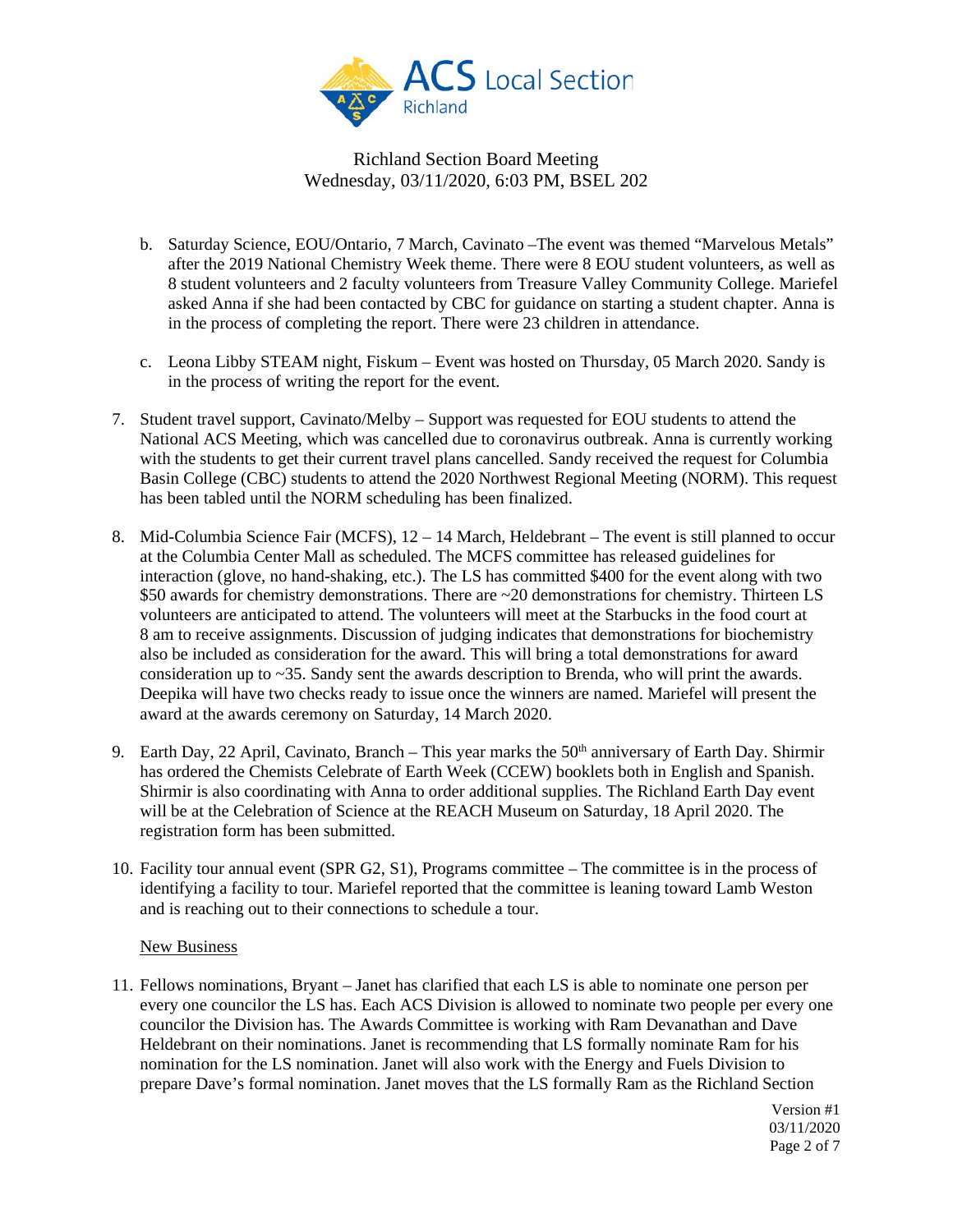

nomination for the ACS Fellow; Anna seconds the motion. Discussion indicates that Sandy will write the nomination letter for Ram. Janet will work with her to meet this action. Motion carries unanimously.

- 12. WCC Happy Hour, Nims/Branch Happy Hour is scheduled for Thursday, 19 March 2020 at Longship Cellars starting at 6 pm. Shirmir and Sandy discussed not cancelling the event in light of the coronavirus outbreak since the number of attendees will be less that 200 people as recommended by state authorities.
- 13. Event form, Fiskum
- 14. Science Olympiad, Fiskum Sandy has been contacted by a teacher in Sammamish, WA with an inquiry as to whether the LS will be hosting a science Olympiad. Kristin has confirmed that the event would need to be organized and registered on January 15<sup>th</sup> before the event and that it needs to be coordinated with a facility containing a lab. Janet and Kristin have requested the teacher's information to put them in contact with the correct people for organizing an event.

#### Committee Reports

- 15. Public Relations Steve reports that next newsletter should come out later in the spring once event dates have been confirmed. Steve met with Matt Monroe (website manager) and Taylor Tonto to organize ideas for redesign of the website.
- 16. Programs Committee The venue has been booked for the Annual Social (Friday, 13 Nov 2020). Kristin will work on acquiring the insurance that allows alcohol at the event. Deepika will work with Kristin for this action. Padmanja Gunda (CBC) is willing to host the upcoming fall PIB at CBC. This would fall in line with earlier discussion to alternate the PIB event between WSU and CBC.
- 17. Governance Affairs Committee Kristin will begin preparing suggested dates to present at the April 2020 executive committee meeting.
- 18. Bylaws The draft has been approved. Janet is preparing the final package to submit to ACS Constitution & Bylaws Committee. Sandy and Janet will be submitting the final package.
- 19. Education EOU will be hosting several CCEW events throughout La Grande, OR. One on 04 April 2020, in which SMILE children will be visiting the EOU campus. Another event will take place on Saturday, 16 April 2020. Another event will be hosted at Island City, OR.

### Other reports

20. Dave will coordinate with AIChE counterpart to organize the upcoming ACS/AIChE picnic.

Upcoming Activities/Calendar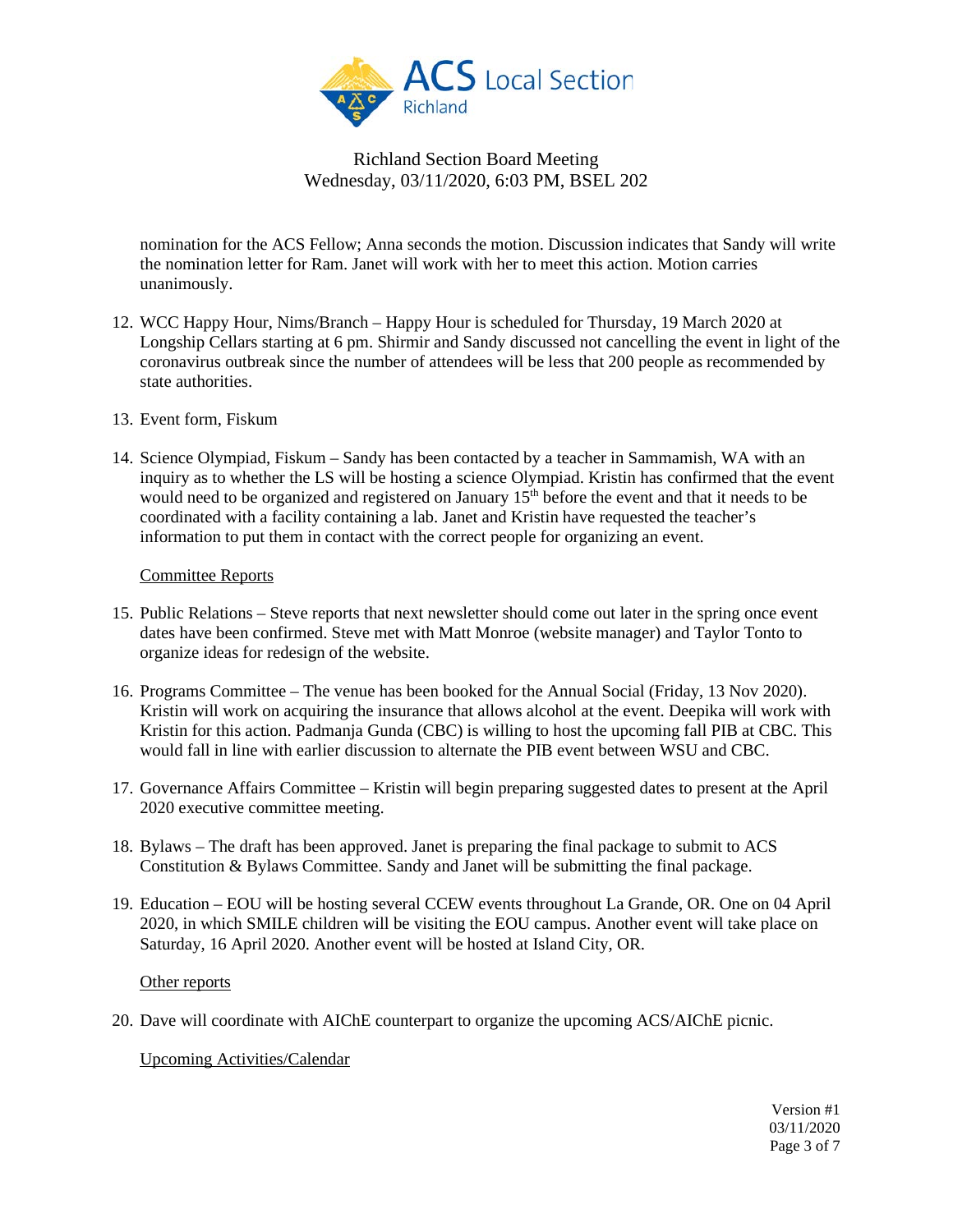

- 21. MCSF, 12 14 March 2020
- 22. WCC Women's History Month Happy Hour, Longship Cellars, 19 March 2020
- 23. ACS National Meeting, 22 26 March 2020 CANCELLED
- 24. CCEW: Celebration of Science, REACH Museum, 18 April 2020
- 25. CCEW: EOU activity
- 26. ACS/AIChE picnic
- 27. Chemistry Festival, Pasco Farmer Market, 27 June 2020 this is now a PNNL only event
- 28. NORM 2020, 28 June 01 July 2020, Western Washington University, Bellingham, WA
- 29. Girls in Science
- 30. National Chemistry Week
- 31. Fall PIB
- 32. Annual Social, Richland Community Center, 13 Nov 2020

Steve moves to adjourn meeting; Dave seconds motion. Motion carries unanimously. Adjourn at 7:00 pm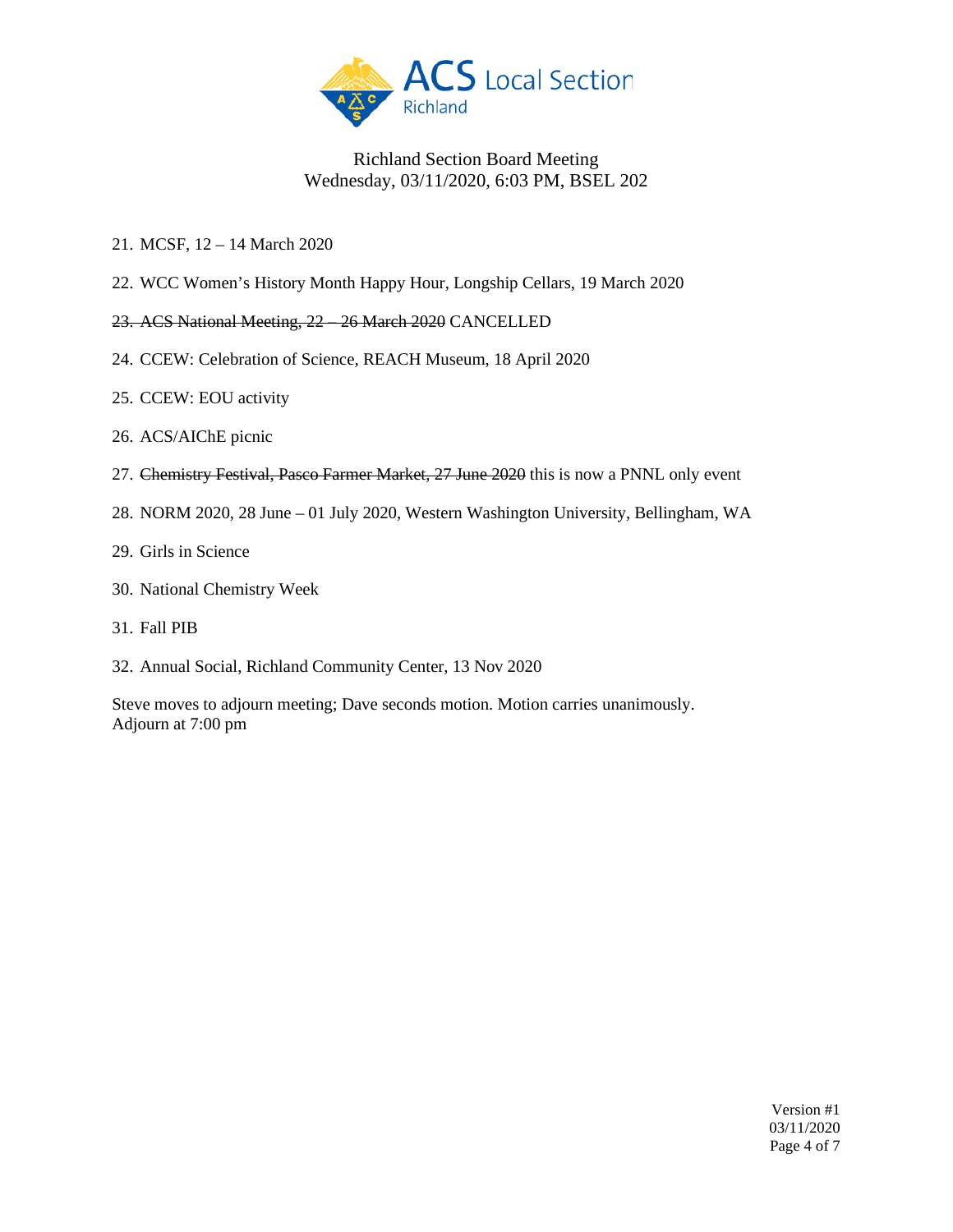

| <b>ACS Richland Section</b><br><b>Treasurer's Report</b>                                                                                                                                                                               |                            |                    |           |                                                                                                      |  |
|----------------------------------------------------------------------------------------------------------------------------------------------------------------------------------------------------------------------------------------|----------------------------|--------------------|-----------|------------------------------------------------------------------------------------------------------|--|
| 2/1/2020-2/29/2020                                                                                                                                                                                                                     |                            |                    |           |                                                                                                      |  |
| <b>Activities</b><br>Issued check #1315 to American Chemical Society for SPR: \$1250.00<br>Issued check #1341 to MCSF Association for Science Fair: \$350.00<br>Issued check #1342 to Shirmir Branch for Leadership Training: \$488.00 |                            |                    |           |                                                                                                      |  |
| <b>Starting Balance</b><br>Savings<br>Checking                                                                                                                                                                                         | \$44,996.37<br>\$15,457.85 |                    |           |                                                                                                      |  |
| <b>Receipts</b><br>From                                                                                                                                                                                                                | Amount                     | Budget<br>Category | Date      | Directed to:                                                                                         |  |
| Total receipts this period                                                                                                                                                                                                             | \$0.00                     |                    |           |                                                                                                      |  |
|                                                                                                                                                                                                                                        |                            |                    |           |                                                                                                      |  |
| <b>Expenses</b><br>$_{\rm To}$                                                                                                                                                                                                         | Amount                     | Budget<br>Category | Date Paid | Description; check number                                                                            |  |
| COSTCO WHSE #04 KENNEWICK WA<br>Visual Verve Design & Print                                                                                                                                                                            | \$15.98<br>\$450.00        | 17d<br>16a         |           | 2020-02-18 Science Cafe; Card# *7639 POS DEB 1912 02/18/20 829469<br>2020-02-14 ACS Newsletter; 1314 |  |
| Total spent this period                                                                                                                                                                                                                | \$465.98                   |                    |           |                                                                                                      |  |
| <b>Ending Balance</b><br>Savings<br>Checking                                                                                                                                                                                           | \$44,996.37<br>\$14,991.87 |                    |           |                                                                                                      |  |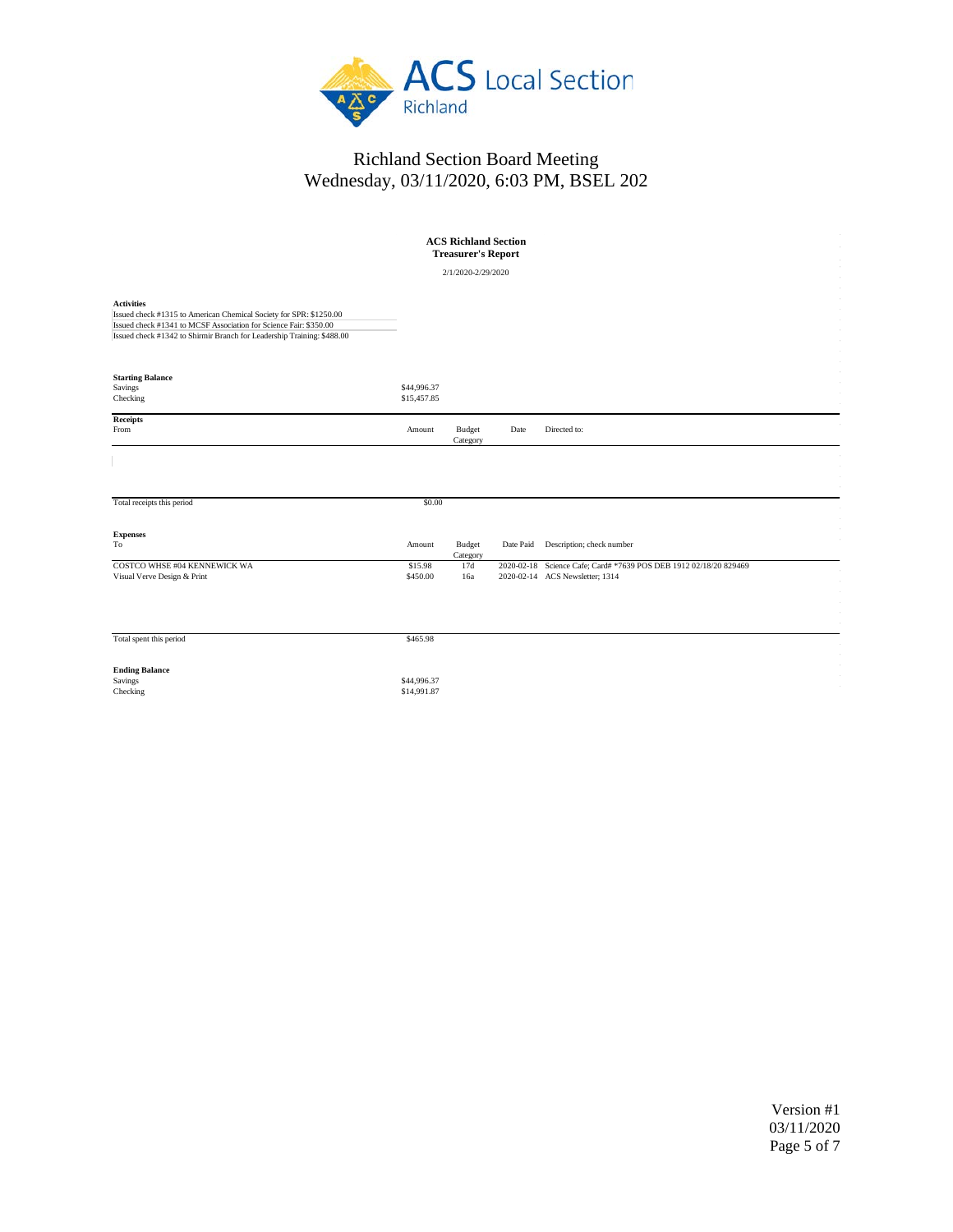

2020 ACS Leadership Institute Report Dates: 24 – 26 Jan 2020 Location: Atlanta, GA Attendee(s): Shirmir Branch

# Summary:

The leadership institute consisted of networking and engaging with other Local Sections within the ACS as well as other committees and representatives from the regional and national leadership. The institute also featured a Resource Fair, which featured many of the Society's digital and organizational services in place for enabling the success of the local sections. I participated in the Local Section Leader's Track where I had the opportunity to attend many sessions geared toward volunteer engagement and developing digital communication. Below are summaries of the workshops I attended.

Friday (Day 1)

- Workshop: Communicating with your members
	- o This session provided tools and strategies for communicating and engaging with the membership at all levels (student, early career, retired, etc.). Strategies included planning events geared toward different groups and using different platforms to reach out to the memberships (email, social media, newsletter, etc.). This session also highlighted the importance of remaining within compliance with the ACS branding guidelines. This session also provided tips for maintaining a digital presence, including ACS approved domains for websites and mass email portals
- Workshop: Using social media for your local section
	- o This session walked attendees through setting up and maintaining a Facebook page for their local section. This session also discussed how to assign administrators and different ways to use the page to communicate with the membership. One interesting thing I found was that the Facebook Live feature could be used to stream and archive section meetings and events.
- Workshop: Planning successful activities
	- o This session highlighted strategies for running successful events within the local section. Strategies related to forming the idea for the event, targeting the correct audience, assigning and implementing tasks, and summarizing the event into a formal report.

### Saturday (Day 2)

- Workshop: Engaging and motivating volunteers.
	- o In this session the attendees worked in teams to detail the implementation of an event. The goal of this workshop was to recognize the tasks needed to complete the event and how to appropriately distribute those tasks among volunteers.
- Workshop: Collaborating across boundaries
	- o This workshop taught how to recognize common interests between the local section and other groups and organization and to work together toward a common goal. Attendees

Version #1 03/11/2020 Page 6 of 7